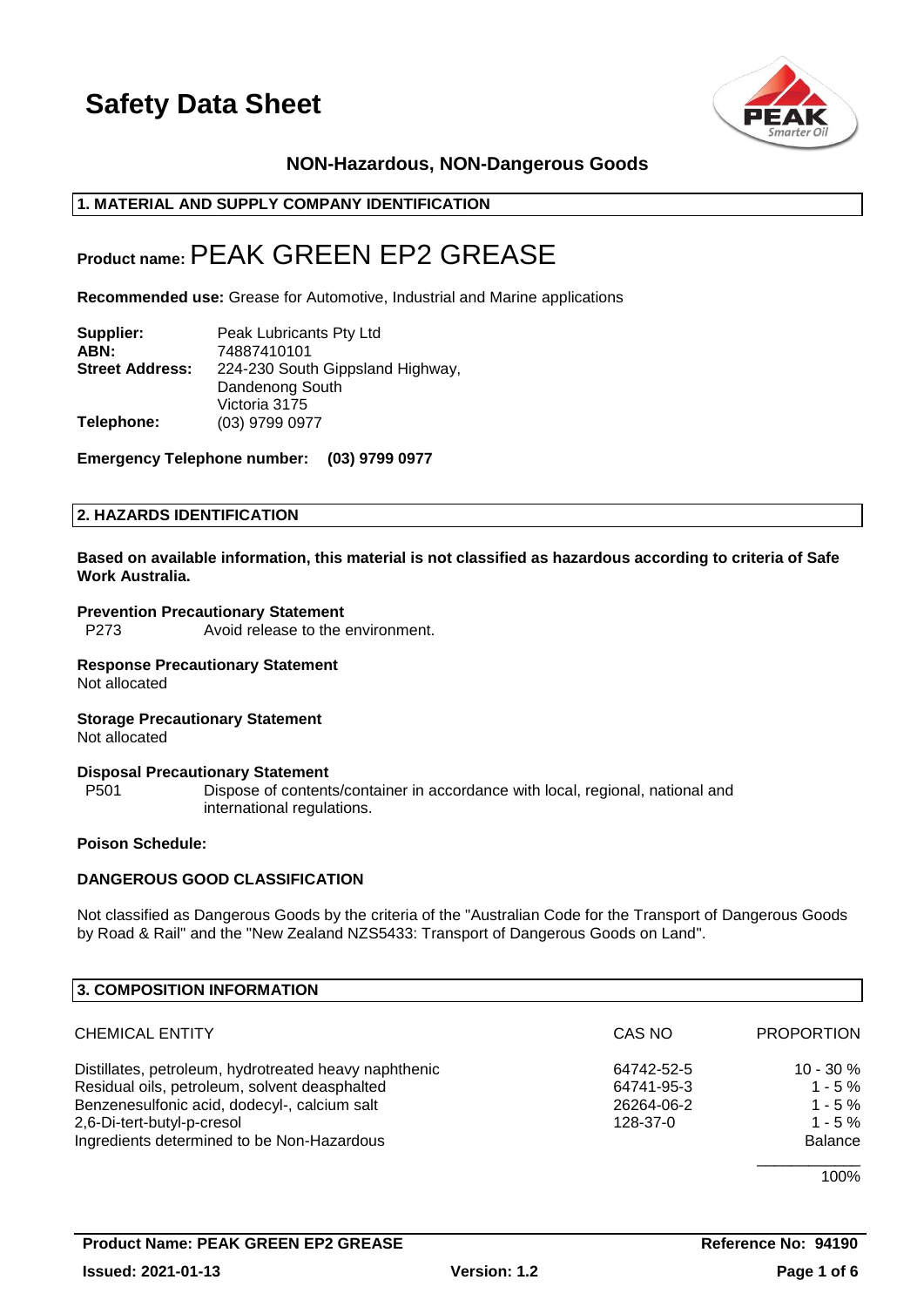

### **4. FIRST AID MEASURES**

If poisoning occurs, contact a doctor or Poisons Information Centre (Phone Australia 131 126, New Zealand 0800 764 766).

**Inhalation:** Remove victim from exposure - avoid becoming a casualty. Remove contaminated clothing and loosen remaining clothing. Allow patient to assume most comfortable position and keep warm. Keep at rest until fully recovered. Seek medical advice if effects persist.

**Skin Contact:** If skin or hair contact occurs, remove contaminated clothing and flush skin and hair with running water. If swelling, redness, blistering or irritation occurs seek medical assistance.

**Eye contact:** If in eyes wash out immediately with water. In all cases of eye contamination it is a sensible precaution to seek medical advice.

**Ingestion:** Rinse mouth with water. If swallowed, do NOT induce vomiting. Give a glass of water to drink. Never give anything by the mouth to an unconscious patient. If vomiting occurs give further water. Seek medical advice.

**PPE for First Aiders:** Wear safety shoes, gloves, safety glasses. Available information suggests that gloves made from neoprene should be suitable for intermittent contact. However, due to variations in glove construction and local conditions, the user should make a final assessment. Always wash hands before smoking, eating, drinking or using the toilet. Wash contaminated clothing and other protective equipment before storing or reusing.

**Notes to physician:** Treat symptomatically.

#### **5. FIRE FIGHTING MEASURES**

**Hazchem Code:** Not applicable.

**Suitable extinguishing media:** If material is involved in a fire use water fog (or if unavailable fine water spray), alcohol resistant foam, standard foam, dry agent (carbon dioxide, dry chemical powder).

**Specific hazards:** Combustible material.

**Fire fighting further advice:** On burning or decomposing may emit toxic fumes. Fire fighters to wear selfcontained breathing apparatus and suitable protective clothing if risk of exposure to vapour or products of combustion or decomposition.

#### **6. ACCIDENTAL RELEASE MEASURES**

#### **SMALL SPILLS**

Wear protective equipment to prevent skin and eve contamination. Avoid inhalation of vapours or dust. Wipe up with absorbent (clean rag or paper towels). Collect and seal in properly labelled containers or drums for disposal.

#### **LARGE SPILLS**

Clear area of all unprotected personnel. Slippery when spilt. Avoid accidents, clean up immediately. Wear protective equipment to prevent skin and eye contamination and the inhalation of dust. Work up wind or increase ventilation. Cover with damp absorbent (inert material, sand or soil). Sweep or vacuum up, but avoid generating dust. Collect and seal in properly labelled containers or drums for disposal. If contamination of crops, sewers or waterways has occurred advise local emergency services.

#### **Dangerous Goods - Initial Emergency Response Guide No:** Not applicable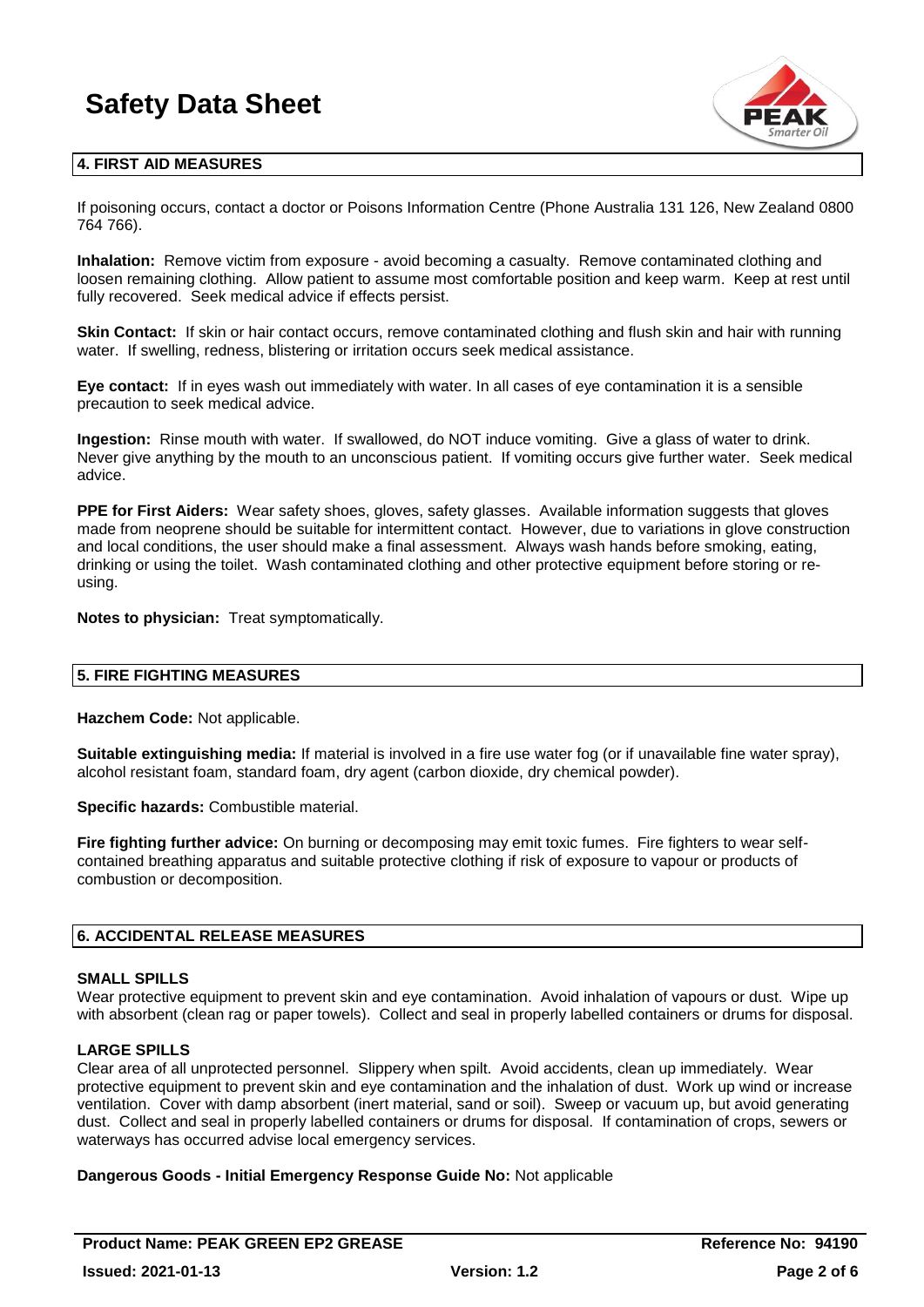

#### **7. HANDLING AND STORAGE**

**Handling:** Avoid eye contact and repeated or prolonged skin contact. Avoid inhalation of dust.

**Storage:** Store in a cool, dry, well-ventilated place and out of direct sunlight. Store away from foodstuffs. Store away from incompatible materials described in Section 10. Store away from sources of heat and/or ignition. Keep container standing upright. Keep containers closed when not in use - check regularly for spills.

### **8. EXPOSURE CONTROLS / PERSONAL PROTECTION**

#### **National occupational exposure limits:**

|                            | TWA    |       | STEL   |        | <b>NOTICES</b> |
|----------------------------|--------|-------|--------|--------|----------------|
|                            | ppm    | mg/m3 | ppm    | mq/m3  |                |
| 2,6-Di-tert-butyl-p-cresol | $\sim$ | 10    | $\sim$ | $\sim$ | $\sim$         |

As published by Safe Work Australia.

TWA - The time-weighted average airborne concentration over an eight-hour working day, for a five-day working week over an entire working life.

STEL (Short Term Exposure Limit) - the average airborne concentration over a 15 minute period which should not be exceeded at any time during a normal eight-hour workday.

These Exposure Standards are guides to be used in the control of occupational health hazards. All atmospheric contamination should be kept to as low a level as is workable. These exposure standards should not be used as fine dividing lines between safe and dangerous concentrations of chemicals. They are not a measure of relative toxicity.

If the directions for use on the product label are followed, exposure of individuals using the product should not exceed the above standard. The standard was created for workers who are routinely, potentially exposed during product manufacture.

**Biological Limit Values:** As per the "National Model Regulations for the Control of Workplace Hazardous Substances (Safe Work Australia)" the ingredients in this material do not have a Biological Limit Allocated.

**Engineering Measures:** Ensure ventilation is adequate to maintain air concentrations below Exposure Standards. Use only in well ventilated areas. Avoid generating and inhaling dusts. Use with local exhaust ventilation or while wearing dust mask.

**Personal Protection Equipment:** SAFETY SHOES, GLOVES, SAFETY GLASSES.

Personal protective equipment (PPE) must be suitable for the nature of the work and any hazard associated with the work as identified by the risk assessment conducted.

Wear safety shoes, gloves, safety glasses. Available information suggests that gloves made from neoprene should be suitable for intermittent contact. However, due to variations in glove construction and local conditions, the user should make a final assessment. Always wash hands before smoking, eating, drinking or using the toilet. Wash contaminated clothing and other protective equipment before storing or re-using.

**Hygiene measures:** Keep away from food, drink and animal feeding stuffs. When using do not eat, drink or smoke. Wash hands prior to eating, drinking or smoking. Avoid contact with clothing. Avoid eye contact and repeated or prolonged skin contact. Avoid inhalation of dust. Ensure that eyewash stations and safety showers are close to the workstation location.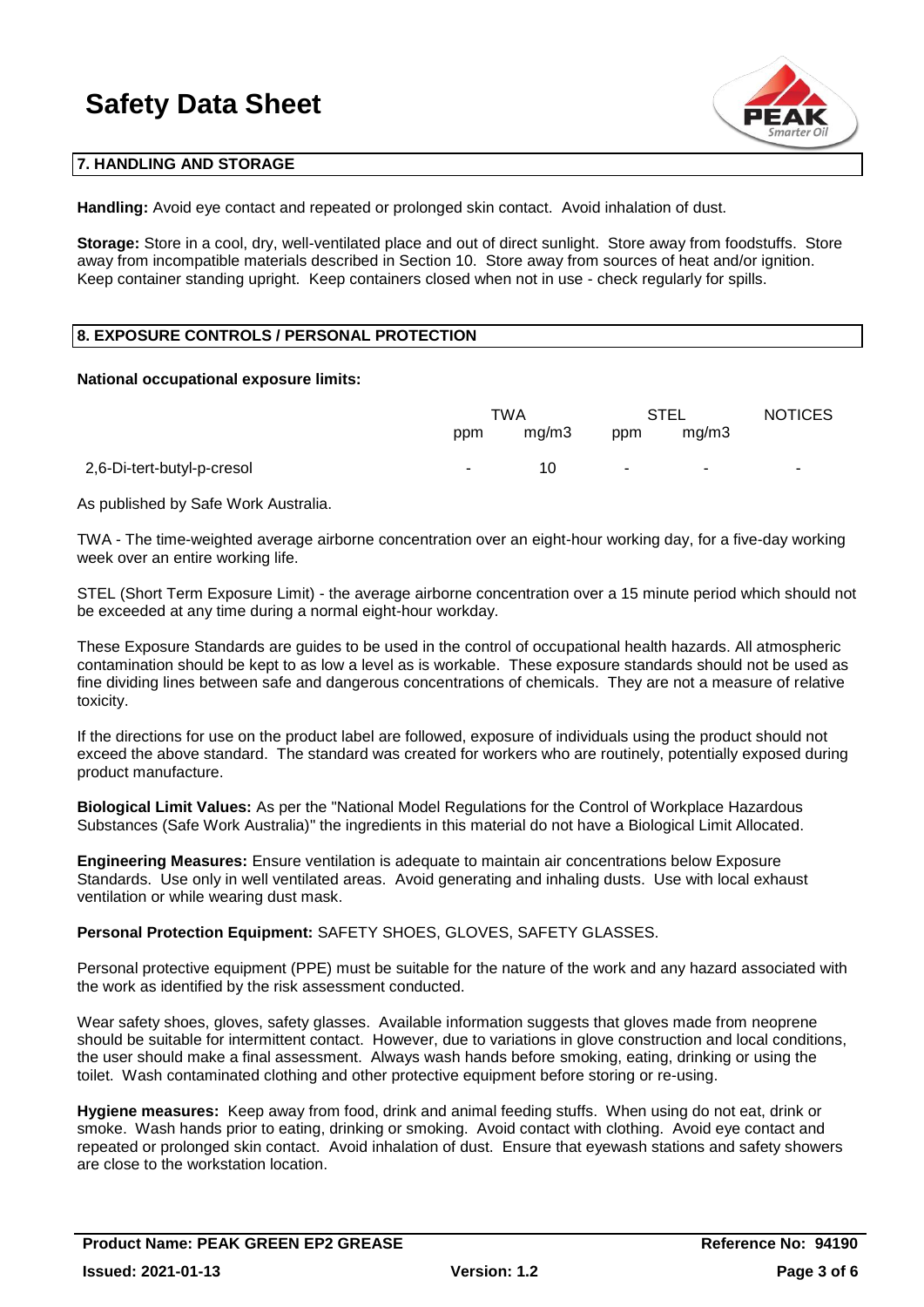

#### **9. PHYSICAL AND CHEMICAL PROPERTIES**

| Hydrocarbon<br>Kilogram |  |  |  |
|-------------------------|--|--|--|
| Grease                  |  |  |  |
| Green                   |  |  |  |
| Characteristic          |  |  |  |
|                         |  |  |  |

**Density:** 0.98 **Flash Point (°C):** > 250C

**Solubility:** Insoluble in water

(Typical values only - consult specification sheet)  $N Av = Not available, N App = Not applicable$ 

#### **10. STABILITY AND REACTIVITY**

**Chemical stability:** This material is thermally stable when stored and used as directed.

**Conditions to avoid:** Elevated temperatures and sources of ignition.

**Incompatible materials:** Reactive or incompatible with the following materials: oxidising materials and acids. Slightly reactive or incompatible with some metals.

**Hazardous decomposition products:** Under normal conditions of storage and use, hazardous decomposition products should not be produced.

**Hazardous reactions:** No known hazardous reactions.

## **11. TOXICOLOGICAL INFORMATION**

No adverse health effects expected if the product is handled in accordance with this Safety Data Sheet and the product label. Symptoms or effects that may arise if the product is mishandled and overexposure occurs are:

#### **Acute Effects**

**Inhalation:** Material may be an irritant to mucous membranes and respiratory tract.

**Skin contact:** Contact with skin may result in irritation.

**Ingestion:** Swallowing can result in nausea, vomiting and irritation of the gastrointestinal tract.

**Eye contact:** May be an eye irritant. Exposure to the dust may cause discomfort due to particulate nature. May cause physical irritation to the eyes.

#### **Acute toxicity**

**Inhalation:** This material has been classified as non-hazardous. Acute toxicity estimate (based on ingredients):  $LC50 > 5$  mg/L

**Skin contact:** This material has been classified as non-hazardous. Acute toxicity estimate (based on ingredients): >2,000 mg/Kg bw

**Ingestion:** This material has been classified as non-hazardous. Acute toxicity estimate (based on ingredients): >2,000 mg/Kg bw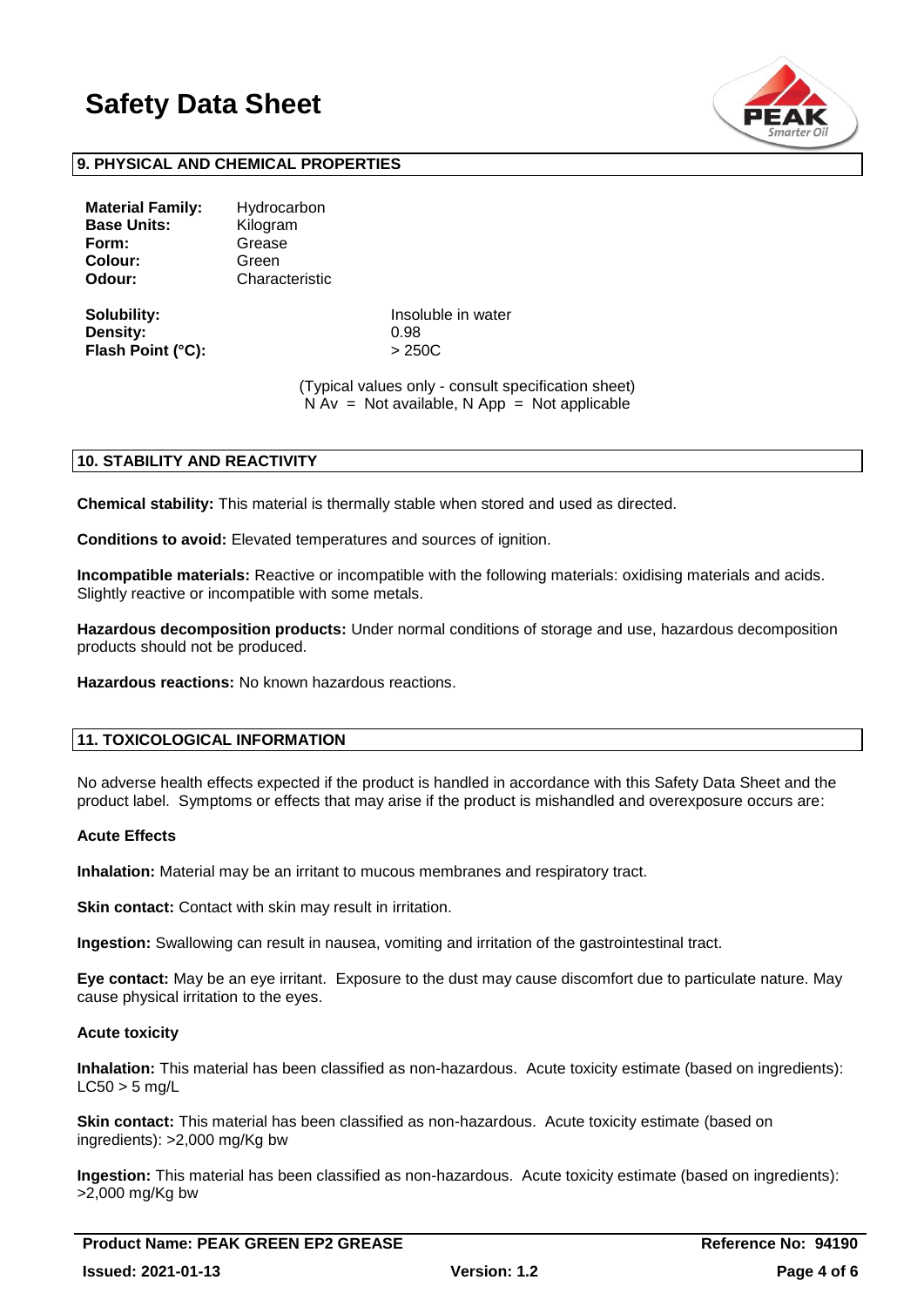

**Corrosion/Irritancy:** Eye: this material has been classified as not corrosive or irritating to eyes. Skin: this material has been classified as not corrosive or irritating to skin.

**Sensitisation:** Inhalation: this material has been classified as not a respiratory sensitiser. Skin: this material has been classified as not a skin sensitiser.

**Aspiration hazard:** This material has been classified as non-hazardous.

**Specific target organ toxicity (single exposure):** This material has been classified as non-hazardous.

**Chronic Toxicity**

**Mutagenicity:** This material has been classified as non-hazardous.

**Carcinogenicity:** This material has been classified as non-hazardous.

**Reproductive toxicity (including via lactation):** This material has been classified as non-hazardous.

**Specific target organ toxicity (repeat exposure):** This material has been classified as non-hazardous.

### **12. ECOLOGICAL INFORMATION**

Avoid contaminating waterways.

**Acute aquatic hazard:** This material has been classified as non-hazardous. Acute toxicity estimate (based on ingredients): >100 mg/L

**Long-term aquatic hazard:** This material has been classified as non-hazardous. Non-rapidly or rapidly degradable substance for which there are adequate chronic toxicity data available OR in the absence of chronic toxicity data, Acute toxicity estimate (based on ingredients): >100 mg/L, where the substance is not rapidly degradable and/or BCF  $\lt$  500 and/or log K<sub>ow</sub>  $\lt$  4.

**Ecotoxicity:** No information available.

**Persistence and degradability:** No information available.

**Bioaccumulative potential:** No information available.

**Mobility:** No information available.

#### **13. DISPOSAL CONSIDERATIONS**

Persons conducting disposal, recycling or reclamation activities should ensure that appropriate personal protection equipment is used, see "Section 8. Exposure Controls and Personal Protection" of this SDS.

If possible material and its container should be recycled. If material or container cannot be recycled, dispose in accordance with local, regional, national and international Regulations.

### **14. TRANSPORT INFORMATION**

#### **ROAD AND RAIL TRANSPORT**

Not classified as Dangerous Goods by the criteria of the "Australian Code for the Transport of Dangerous Goods by Road & Rail" and the "New Zealand NZS5433: Transport of Dangerous Goods on Land".

#### **MARINE TRANSPORT**

**Product Name: PEAK GREEN EP2 GREASE <b>All Accords** 2011 12:00 Reference No: 94190